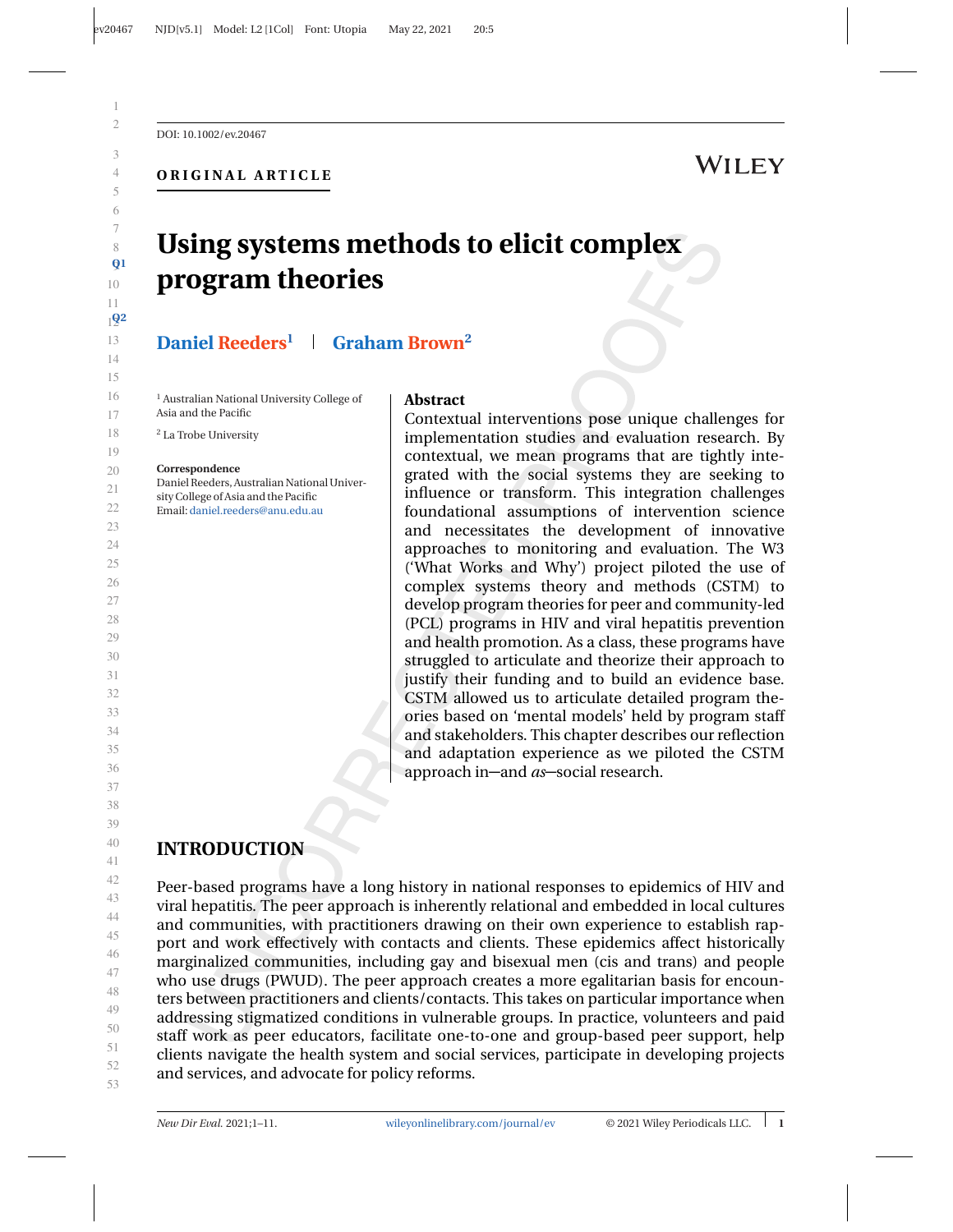7

11

3 4 5 6 8 9 10 12 13 14 Research on the peer approach as a mode of intervention has typically concentrated on individual behavior effects, overlooking its relational and contextual elements (Brown et al., [2013\)](#page-9-0). Consequently, peer-based programs have faced ongoing difficulty in justifying their funding, articulating their theory of change (Chen, [2005\)](#page-9-0), and building an evidence base to support quality practices. Indeed, the approach has been described as 'a method in search of a theory' (Turner & Shepherd, [1999\)](#page-10-0). By theory, Turner and Shepherd intend 'capital T' social psychological theories of health education, such as the Health Belief Model (Taylor et al., [2006\)](#page-10-0). In the W3 (What Works and Why) Project, we took a different tack, conceptualising the peer approach as a contextual intervention and using complex systems theory and methods (CSTM) to inform the development of 'lower-case T,' program theories (Weiss, [1997\)](#page-10-0) for three peer-based programs working at different levels, from frontline service provision to federal policy advocacy, in the Australian context.

15 16 17 18 19 20 21 22 23 24 25 26 27 Early frameworks for evaluating complex interventions focused on interventions with lots of moving parts (Craig et al., [2008\)](#page-9-0). Contextual interventions are complex in a different way, being tightly integrated with the social systems they seek to influence or transform. This challenges foundational assumptions of intervention science, particularly the ability to measure changes in the context in separation from the intervention (Green & Higgins, [2008\)](#page-9-0). As the Cochrane Collaboration acknowledges (ibid), this challenge necessitates the development of innovative approaches to evaluating contextual interventions. The W3 project piloted the use of CSTM to articulate and theorize how peer-based programs engage with, influence, and respond to their diverse and dynamic social and policy contexts. We hoped the systems perspective might help us identify what matters when evaluating PCL interventions. Focusing on individual behaviors overlooks how making a difference in policy advocacy is dependent on close engagement with the community and *vice versa*.

28 29 303 31 32 33 34 35 36 37 38 39 40 41 Indeed, Finegood and colleagues argue that evaluators of complex systems' interventions must shift their focus from attributing causal effects to evaluating (and supporting) **[Q3](#page--1-0)** the adaptation of interventions to their context (Johnston, Matteson, & Finegood, [2014\)](#page-10-0). Accordingly, we used the program theories we elicited to develop a monitoring, evaluation, and learning (MEL) framework supporting and evaluating adaptation. The framework identifies key functions that allow long-running contextual interventions to maintain relevance and influence under the conditions of uncertainty that are ever-present in a continually changing social and policy environment. Therefore, monitoring these functions can inform the confidence of stakeholders (which includes communities, partners, funders, policy-makers, and implementation scholars) in the adaptive capacity of the intervention. Making these functions explicit allows 'flexible fidelity' when peer-based approaches are implemented with new issues and communities, focusing on what needs to be happening rather than reproducing the intervention's specific details as it was originally designed (Chambers & Norton, [2016;](#page-9-0) Hawe, Shiell, & Riley, [2004\)](#page-10-0).

42 43 44 45 46 47 48 49 50 This chapter provides a case study of our experience of piloting CSTM as participatory research methods within an evaluation research project conducted as an equal partnership with three different PCL programs. This experience reflects the same phenomenon we describe in our findings: a process of learning and adaptation based on insights from our participants and reflection on our practice as researchers. Consistent with the values of the peer approach itself, we prioritized our participants' insights, adapting our approach in response to their feedback on the process. Originally, we intended to develop computer simulations from the models we elicited from our participants; as we recount here, participants pushed back, and we developed alternative approaches.

51 52 At times, this meant adapting CSTM methods, which, in turn, required critical enquiry into their onto-epistemological assumptions, which are not always explicit. The result is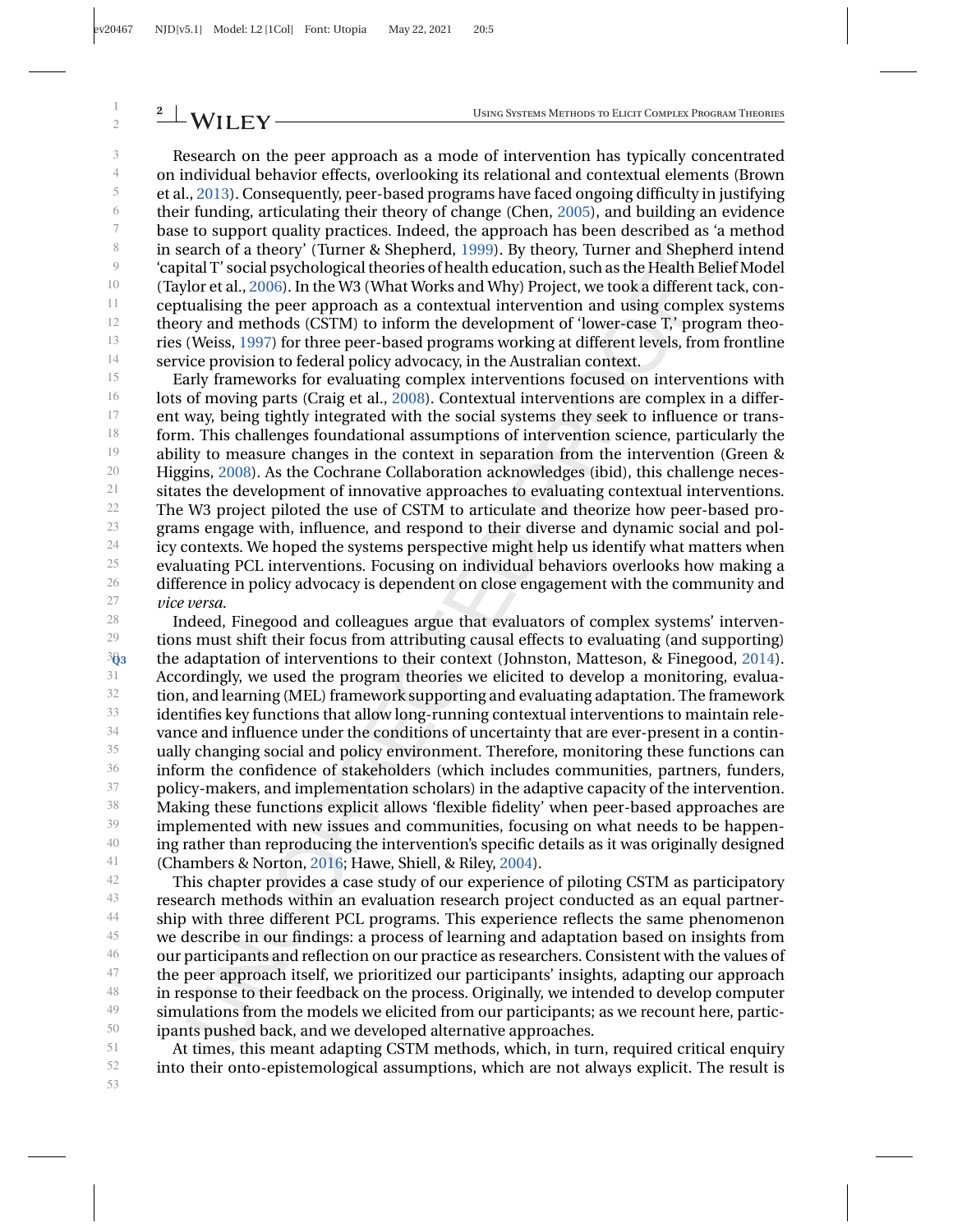'impure' as CSTM but has greater depth as social research. Pointers are provided for readers wanting specific instructions on CSTM methods, and additional detail on the W3 project can be found elsewhere (Brown et al., [2018\)](#page-9-0). First, we describe the case study, including our three partner programs. We describe our use of participatory methods to develop *causal loop diagrams* (CLDs) and reflect on the process of analyzing the outputs. We conclude with a reflection on the strengths and difficulties encountered in our use of CSTM.

# **CASE STUDY**

13 14 15 16 This chapter offers a case study of the initial phases of the W3 project (2014-15). We held participatory workshops and developed CLD-style program theories with three partner programs, each one working at a different level of the Australian response to HIV and hepatitis C virus (HCV).

17 18 19 20 21 22 23 Our first partner was Peer Based Harm Reduction Western Australia, which operates a peer-based needle and syringe exchange program (NSEP) integrated with harm reduction services and advocacy. This chapter describes our experience of the initial workshop, how we adapted CSTM methods in response to participant feedback, and what that enabled us to show. Subsequent partners included a health promotion initiative targeting networks and cultures among 'sexually adventurous' men who have sex with men, and a federal advocacy network among federal and state-based organizations for people living with HIV.

24 25 26 27 28 29 30 31 The project then developed a monitoring, evaluation, and learning (MEL) framework, based on a mid-level theory developed via cross-case analysis (Pawson & Tilley, [1997\)](#page-10-0) of the three program theories. Finally, we assessed the validity of the framework in consultation with nonpartner programs and stakeholders. (Findings from the pilot implementation of the MEL framework can be found at w3project.org.au.) The project was strategic research funded by the Australian Government Department of Health and Ageing and undertaken with ethics approval from La Trobe University Human Research Ethics Committee (FHEC14/155)

32 33 34

35

#### **METHODS**

36 37 38 39 40 41 42 43 44 45 We drew from the 'toolkit' of systems thinking and modeling (STM) (Maani & Cavana, [2000\)](#page-10-0). STM is often described as a method for integrating multiple perspectives to achieve a consensual model of a complex problem (Meadows & Wright, [2009;](#page-10-0) Senge, [2010\)](#page-10-0). Proponents of STM advocate the use of interactive workshops with stakeholders who hold multiple perspectives. In our project, we aimed to address two problems: the limitations of the public health literature and, more locally, the lack of understanding of the role and contribution of PCL programs in the Australian prevention system. Thus, our challenge was two-fold: we wanted to elicit and integrate our participants' various mental models of their work and to visualize how these programs—as exemplars of the larger class of contextual interventions—are embedded in diverse and dynamic social and policy systems.

46 47 48 49 50 51 52 53 Causal loop modeling offers a precise set of conventions to translate implicit understandings into explicit diagrams that visualize the cyclical relationships among key variables in a problem situation (Maani & Cavana, [2000,](#page-10-0) p. 7). Whereas 'program logic' describes a linear causal flow of determinants, activities, and effects (Kellogg Foundation, [2004\)](#page-10-0), by developing program theories in the CLD format, we were able to demonstrate how programs emerge out of the *interaction* of many different elements, many of them operating beyond each program's formal boundaries (Carvalho, [2013\)](#page-9-0). This section will

2 3

1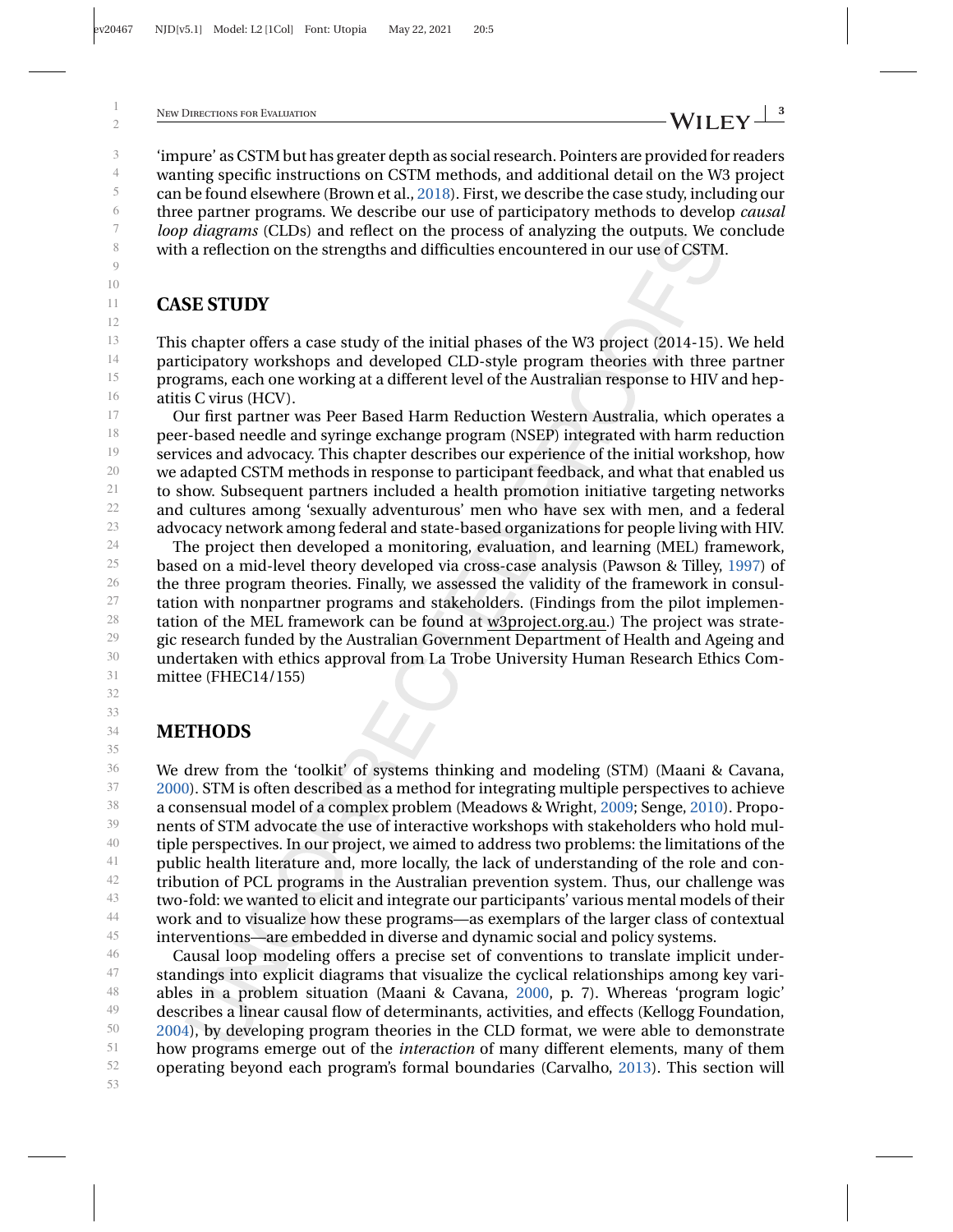#### **Box 1**

**Participatory workshops**

Jess is 28 years old and has been injecting heroin for about 5 years. She has a partner Greg who also uses, somewhat more frequently than she does. They sometimes argue about this. He does casual work as a laborer and his income is unreliable. Jess takes the pill for contraception, except when she forgets, and then she usually gets Greg to use a condom. Jess is usually the one who visits an NSEP to pick up a new kit, usually in a hurry after work, so they can use on her weekend. Greg scores for both of them from his friends and doesn't like going to the NSEP.

describe how these methods are intended to work and how we experienced their use in practice. We describe how we validated and analyzed the models to generate research findings and share our reflections on the strengths and challenges we identified.

#### 19 20

#### 21

22

23 24 25 26 27 28 29 30 31 32 33 Participatory workshops were appealing because our work aimed to center and reflexively engage with peer experience. Commitment to the 'phenomenology of frontline practice' is a key principle of community-based responses to HIV/AIDS (Mykhalovskiy, Patten, Sanders, Bailey, & Taylor, [2009\)](#page-10-0). The situated judgment of expert practitioners has been historically neglected as a site of knowledge generation (Flyvbjerg, [2001\)](#page-9-0). We developed workshop activities to elicit participants'*theories-in-use*, which often differ from the explicit theories encapsulated in research and policy-making (Argyris, [1991\)](#page-9-0). We describe this as tacit knowledge acquired through—and encoded in *experienced practice in context* (EPIC). This framing elaborates on Flyvbjerg's notion of *phronesis* and acknowledges that contextual interventions are always, by definition, knowledge-generating (*pace* Rhodes & Lancaster, [2019\)](#page-10-0).

34 35 36 37 38 39 40 41 42 43 44 45 46 47 Initial workshops took place over 2 days. We began with a hypothetical narrative prepared beforehand with a program staff member (Box 1). The narrative was written to relate the immediate aspects of service provision ('a fit pack across a counter') with broader contextual issues. In small groups, we discussed the narrative, asking participants to describe what aspects of the program and its context, in their understanding, are reflected in the narrative. We asked probe questions, such as 'how would a nonpeer service respond differently?' We invited participants to write their responses on sticky notes. We used the affinity method (Britz et al., [1999\)](#page-9-0) to group related insights on craft paper. Giving each group a name, we used markers to begin tracing relationships between groups, forming an early prototype CLD. Overnight, the facilitators (GB and DR) transferred the prototype into a web-based diagramming tool (LucidCharts). This allowed real-time revision, extension, and refinement of the diagram in dialogue with participants on the second day of the workshop. A simplified version of the CLD developed for the peer-based NSEP and harm reduction service is shown in Figure [1](#page-4-0) below.

48 49

#### **Causal loop diagrams**

50 51

52 53 Causal loop diagrams provide a visual language for tracing multiple one-way relationships between variables in the situation being mapped. Lines are labeled according to the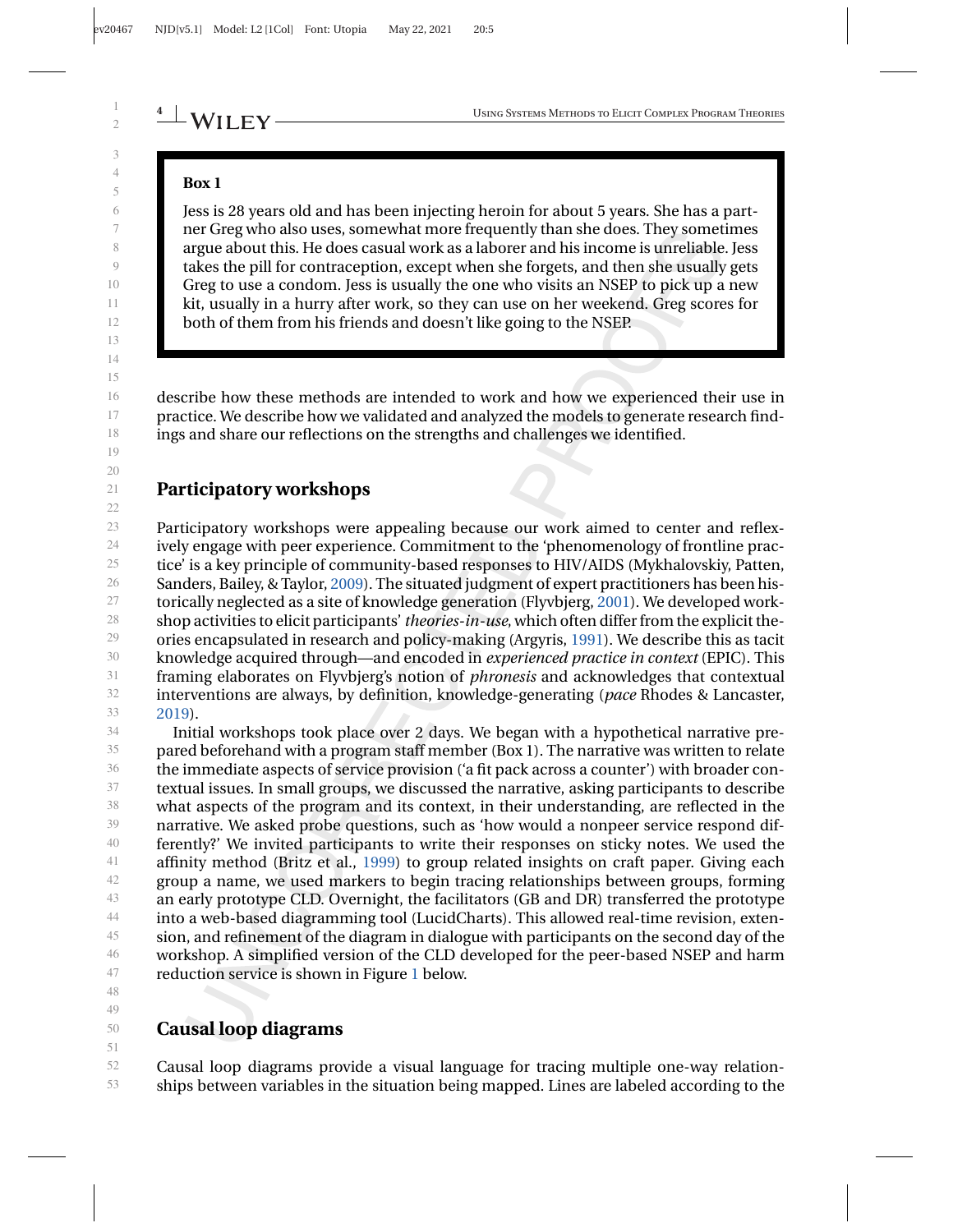<span id="page-4-0"></span>

- 
- 

 correlation of the linked elements over time: 'S' if the destination changes in the *same* direction as the source, and 'O' if it changes in the *opposite* direction. As the diagram fills out, cycles begin to appear, where the output from one variable flows through other variables back to its starting place. The resulting feedback loops can be labeled according to their effects, whether positive (accelerating) or negative (balancing). As we discuss below, decisions we made to accommodate our participants' feedback made it necessary to adapt these conventions and develop new but equally effective strategies for validating and simulating our models.

 These simple conventions work to visualize emergent structures and functions of the system represented in the diagram as it plays out over time. It may also be possible to identify leverage within the system, where small changes in the strength of a local variable may drive larger changes across the system overall. We originally intended to develop proxy measures for the key variables and explore computer simulation of the models. By identifying quantitative proxy measures for each variable, it is possible to write equations that allow computer simulation of the system represented in the diagram (Maani & Cavana, [2000\)](#page-10-0).

 From the first workshop, however, our participants indicated that strict adherence to CLD conventions made it impossible to represent their understanding of what matters *most* to evaluate PCL interventions. Participants made two important objections. First, some variables which they viewed as crucial could not be quantified, nor could any meaningful proxy be identified. To illustrate, we can give the example of *peer skill* as it emerged in our first workshop. This concept turned out to be foundational in all three program theories, including at the highest level of federal policy advocacy. Second, not all linkages could be labeled S/O, as some represent flows that are contingent on their effects. Participants were adamant there *was* a link, but when we asked what the direction of influence was, they were equally adamant, 'it depends.' Some linkages in Figure 1 have annotations in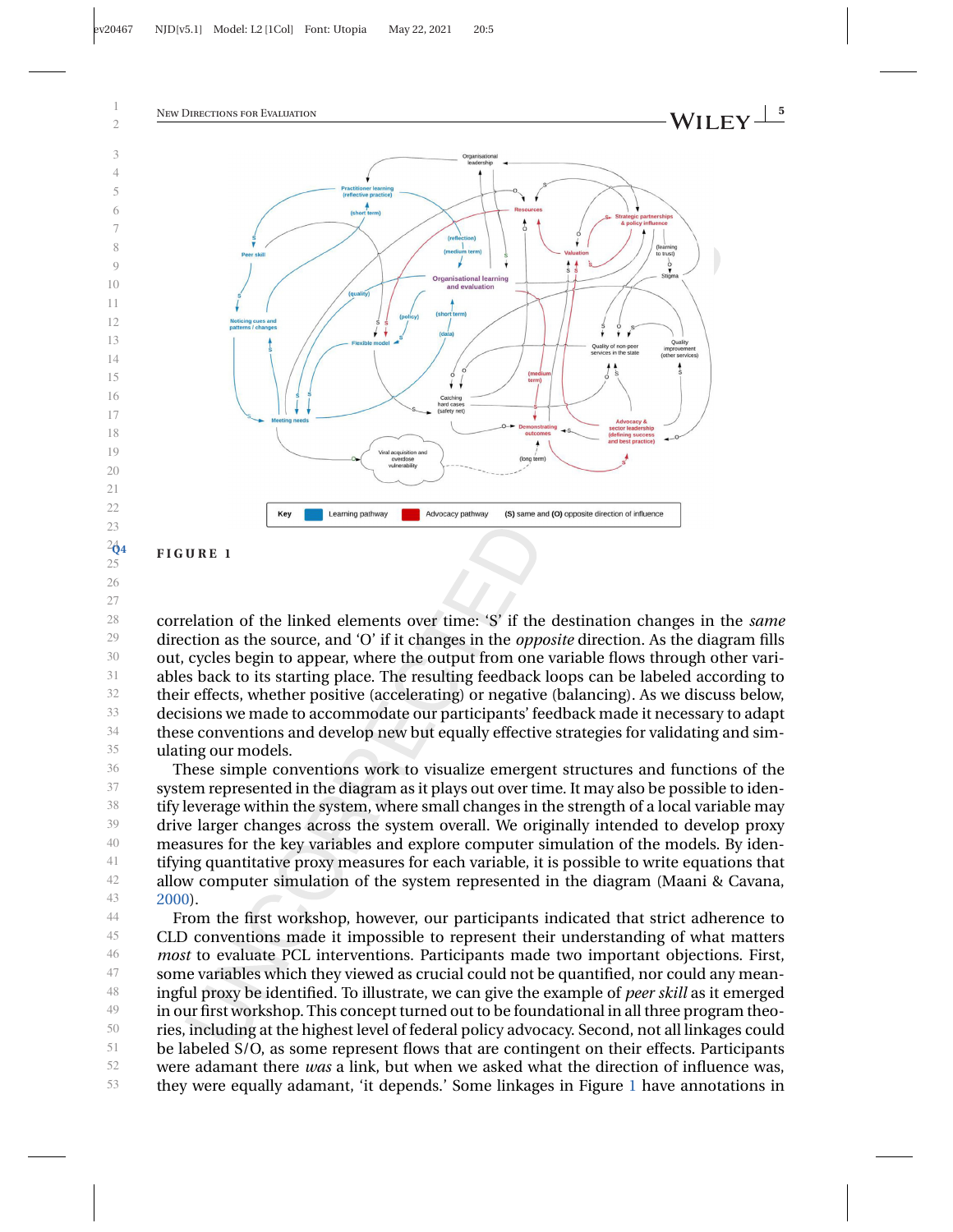3 4 **6** Using Systems Methods to Elicit Complex Program Theories

brackets that signal the nature of the contingent social and material process that translates influence from one place in the map to another.

5 6 7 8 9 10 11 12 13 14 At our first workshop, NSEP staff and stakeholders agreed that the program's strength was its unparalleled access to real-time insights into emerging changes in illicit drug use, such as changes in street drug markets policing. They described how the program verified and 'packaged' these insights to influence the policy arena (the red pathway in Figure [1\)](#page-4-0). None of this worked, they argued, if program staff did not possess *and refine* peer skill (blue pathway in Figure [1\)](#page-4-0). Whereas the literature on peer interventions sees 'a peer' as a person with similar personal attributes and experiences, our participants defined peer as a verb the skilled ability to use personal experience (even when different) to establish rapport and work effectively with a contact or client. Peer skill allowed program staff to gather subtle insights into the broader system experienced by their clients/contacts.

15 16 17 18 19 20 21 22 23 24 25 26 This two-way exchange of knowledge makes the encounter more egalitarian and transforms peer practice into a crucial site of EPIC knowledge generation. This insight was foundational for our project, and it is one we would have missed had we insisted on sticking to the 'rules' of STM. For instance, peer skill enables developing a collective perspective that informs effective peer leadership in our program theory of a federal policy network. The discourse of consumer representation suggests individual people can contribute to policymaking by sharing their own personal lived experience as committee members, conference speakers, and consultation participants (CHF, [2018\)](#page-9-0). Our participants noted this practice could assign outsize influence to charismatic speakers with powerful personal narratives. By contrast, peer leadership is grounded in a detailed understanding of the diverse and dynamic needs, identities, and experiences within the broader HIV-positive community in Australia.

27 28 29 30 31 32 33 34 Adapting the CLD method meant finding alternative ways to achieve later steps in the STM process, as sketched out by Maani and Cavana [\(2000\)](#page-10-0). In particular, computer simulation makes it possible to identify system behaviors that are otherwise difficult to predict. As well, quantitative outputs from a simulation can be compared to real-world data, providing a way to validate the model. However, our maps contained qualitative elements and contingent relationships—correlations, neither positive nor negative. We, therefore, developed alternative methods to validate the models and identify relevant but nonobvious strategic dynamics.

35 36 37 38 39 40 41 42 43 44 Following initial workshops, the first and second authors (DR and GB) drafted accompanying text for the CLDs, writing definitions for each element that captured workshop discussions. Where possible, causal loops were identified and labeled. In contrast to the neat cycles that appear in conventional CLDs, we identified extended casual *pathways* representing 'strategic dynamics'—latent issues and challenges that might emerge over the longer term in the systems we had mapped. Two pathways are highlighted in Figure [1.](#page-4-0) The learning pathway, drawn in blue, shows how insights captured via peer skill are vital for practitioner learning and service provision refinement. An advocacy pathway, in red, shows how formal organizational learning allows insights from peer practice to be translated into influence in policy networks and the prevention system.

45 46 47 48 49 50 51 52 To validate the models, we held follow-up workshops with initial participants. We used a 'gaming' method (cf. Cleland, [2017\)](#page-9-0), picking an issue from practice and a starting place on the map, and then following the pathways laid out by arrows and items—much like 'snakes and ladders'—discussing how that issue would 'play out' on the map. We tested hypotheticals, asking 'if this element suddenly stopped working, what might happen elsewhere in the system?' We made changes where participants, drawing on their shared and personal EPIC knowledge, felt the outcomes predicted were not true to life. The strategic dynamics were widely felt to be credible, with one organization leader calling them 'horrifyingly accurate'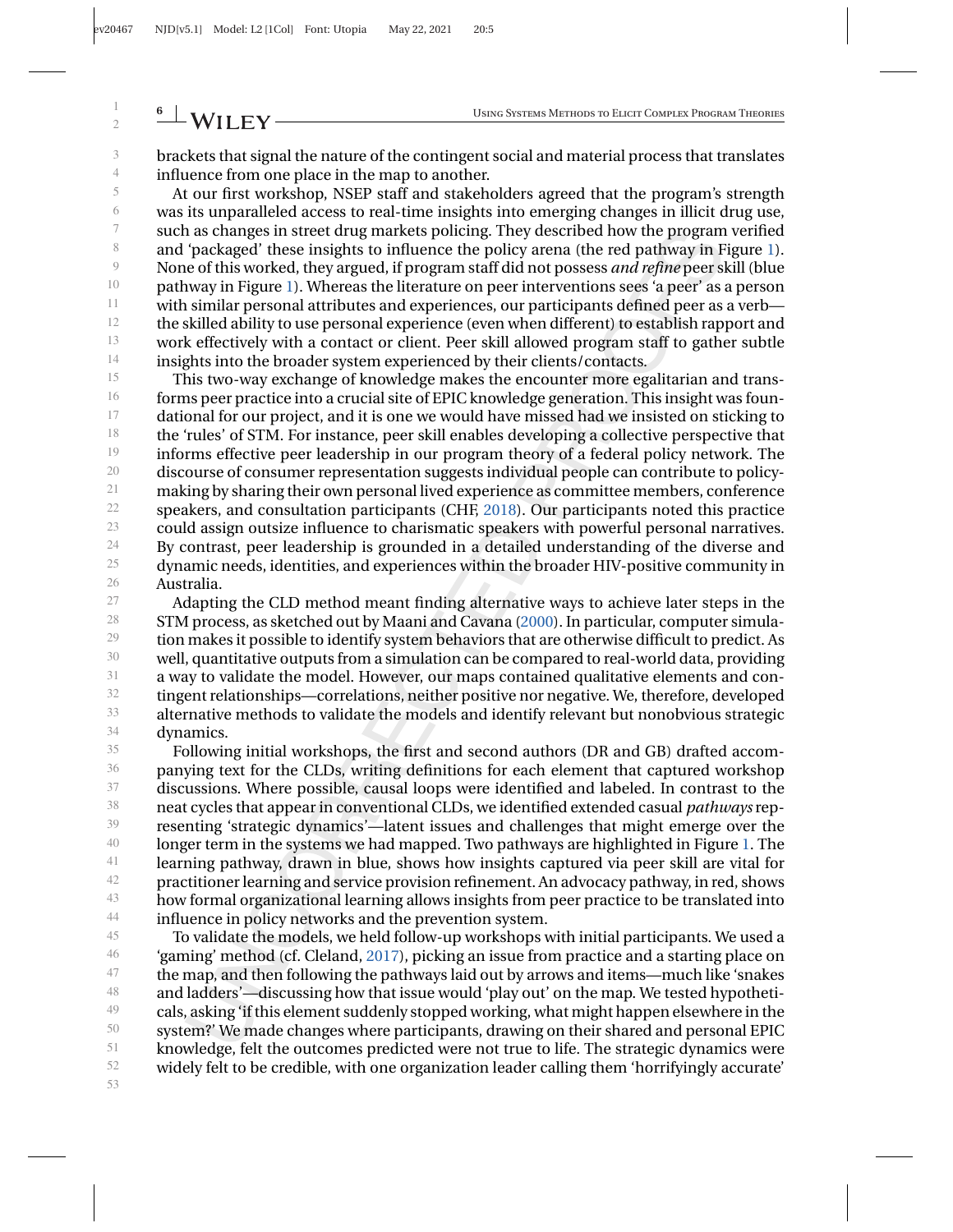

issues that kept him awake at night. This approach offered an effective and equally valid alternative to the more quantitative system dynamics approach's simulation methods.

#### **Developing the mid-level theory and monitoring and evaluation framework**

 Following the three program theories' development and validation, we set out to analyze the outputs, hoping to develop a mid-level theory of the peer approach more generally. A critical, reflexive inquiry is the hall-mark of social research, yet STM models are viewed as straightforward representations of reality (Maani & Cavana, [2000,](#page-10-0) p. 20). Just as complexity thinkers argue, we found that conventional analytic methods destroyed the relational context that gave meaning and materiality to each element of our CLDs (Luke & Stamatakis, [2012\)](#page-10-0). Success only followed when we adopted Pawson and Tilley's (1997) recommendations for analyzing the models developed across our multiple cases to develop 'mid-level' theory. After diving into complexity theory, we asked a theoretical probe question drawing on ecological systems theory (Holling, [1973\)](#page-10-0). Imagining the program as a system, we asked: what functions would it need to have to survive under the conditions of continual uncertainty created by the diversity and dynamism of its environment? This is a question faced by all contextual interventions in public health and clinical practitioners, funders and policymakers, and even social researchers, as they all seek to understand how networks, cultures, and communities transform themselves in response to health issues and emerging prevention opportunities. The answer is a mid-level theory (see Figure 2) that identifies four key functions—*engagement*, *adaptation*, and *alignment*, which permit sustained *influence* on community and policy systems.

 Based on these functions (seeTable [2\)](#page-7-0), the authors developed a monitoring, evaluation, and learning (MEL) framework, which permits identifying program-specific indicators, data types and sources, and collection methods. Rather than seeking to isolate and measure an intervention's effects upon its context (i.e., the attribution paradigm described by Finegood), the framework identifies two goals for evaluation. First, it aims to inform observers' *confidence* that the program can fulfill the four key functions, enabling the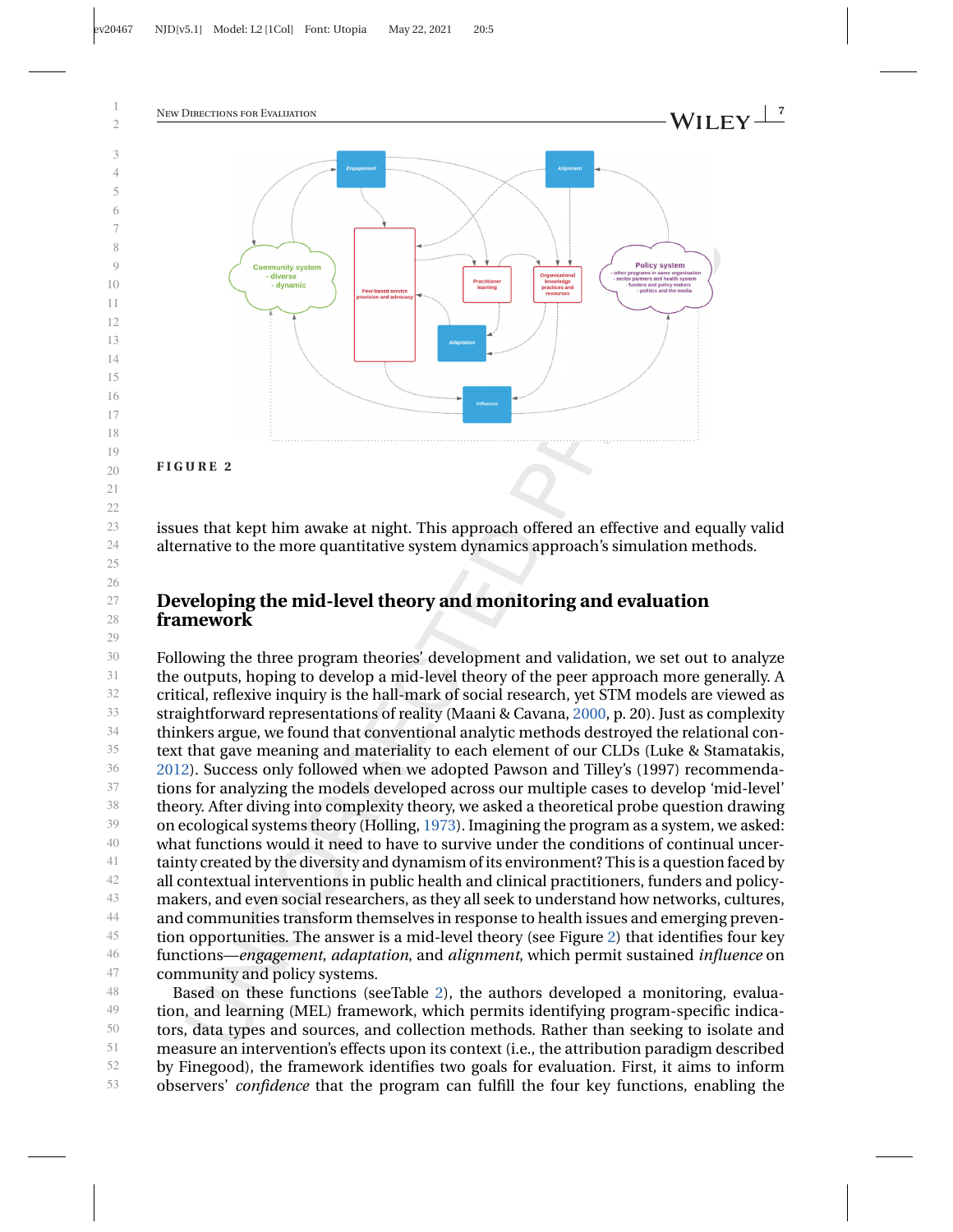<span id="page-7-0"></span>

| $\frac{18}{100}$ WILEY – | USING SYSTEMS METHODS TO ELICIT COMPLEX PROGRAM THEORIES                                                                                   |
|--------------------------|--------------------------------------------------------------------------------------------------------------------------------------------|
| TABLE 1                  | Elements of the mid-level theory                                                                                                           |
| Community system         | A complex adaptive system (Holland, 1995) in which agents interact according to broad<br>'rules' generating diversity and dynamism.        |
| Policy system            | A complex system of multiples streams including problem, policy and politics (Kingdon,<br>1995).                                           |
| Red boxes                | Activities of the contextual intervention.                                                                                                 |
| <b>Blue boxes</b>        | Four essential functions for maintaining influence and relevance in a diverse and<br>dynamic environment (see Table 2 for definitions).    |
| TABLE 2                  | Four essential functions                                                                                                                   |
| <b>Function</b>          | <b>Definition</b>                                                                                                                          |
| Engagement               | How the program maintains up-to-date mental models of the diverse and dynamic needs,<br>experiences, and identities in target communities. |
| Alignment                | How the program picks up signals about what is happening in its policy system and uses<br>them to reorient service or advocacy priorities. |
| Adaptation               | How the program changes its approach based on mental models refined according to new<br>insights from engagement and alignment             |
| Influence                | On communities—how the program taps into communities' existing ways of doing things                                                        |
|                          | to promote new ways of doing things.<br>On policy-how the program achieves or mobilizes influence on processes and                         |

27 28 29 30 31 32 33 34 program to respond effectively to its changing context. Second, both the program itself and the evaluation elicit substantive knowledge that can guide adaptation in the broader prevention system. Indeed, if PCL programs are not playing this role, generating knowledge that can inform partnerships, program development, and policy-making, we contend that governments are not getting the full value. In subsequent phases of the project (see Brown et al., [2018\)](#page-9-0), the framework has been piloted with additional organizations that did not participate in the original workshops, providing additional support for validity and opportunities to refine the approach.

35 36

26

#### **REFLECTIONS**

In this section, we reflect critically and appreciatively, on our experience of using CSTM as research methods in a participatory evaluation research project. Acknowledging there is an enormous diversity of methods and approaches in the systems field (Byrne, [1998\)](#page-9-0), these remarks focus on how STM such as CLD modeling can fit into scholarly research projects and whether it can function as a bridge between academia, policy and practice.

- 43 44
- 45 46

47

# **Strengths**

48 49 50 51 52 53 With necessary adaptations (see below), the approach produced outputs with very high fidelity, as judged by participants in our initial workshops, and surface validity, as judged by nonparticipant stakeholders. The resulting program theories offered clear and useful insights for policy, funding, planning, and evaluation. Our hypothesis that program staff and EPIC knowledge would have more sophisticated PCL theories than are found in peerreviewed research was borne out. The subtlety and contingency of the models we obtained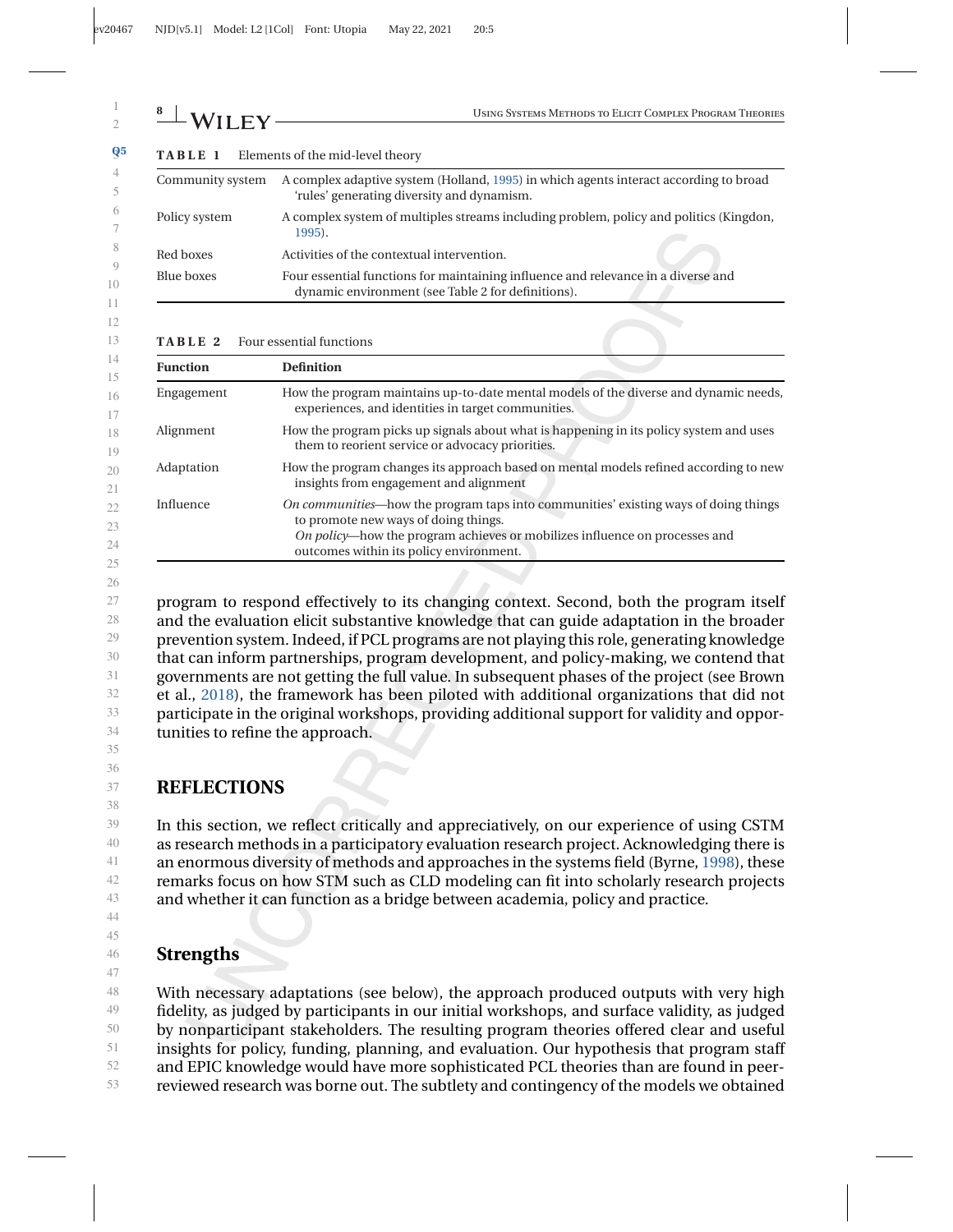suggest that CSTM offers an alternative to intervention science approaches that overlook, distort, or extinguish the relational mechanisms that make the peer approach effective.

#### **Difficulties**

Advocates of STM, such as Peter Senge and Donella Meadows, present systems thinking as a characteristic mode of cognition induced by using STM techniques in groups of practitioners and policy-makers. If it happened at all in our workshops, the 'a-ha!' moment came very late in the process—once the maps had been mostly constructed. We relied on enormous trust from our participants, who were willing to keep going until it made sense.

14 15 16 17 18 19 20 21 22 23 24 25 26 27 28 At different times it seemed the onto-epistemology that underlies STM is either thin, or deeply implicit, or perhaps even nonexistent. We read widely across the CSTM tradition (Cabrera, Colosi, & Lobdell, [2008;](#page-9-0) Checkland, [1998;](#page-9-0) Kirkwood, [1998;](#page-10-0) Maani & Cavana, [2000;](#page-10-0) Meadows & Wright, [2009;](#page-10-0) Richardson, [1991;](#page-10-0) Waring, [1996;](#page-10-0) Maani, 2009; Senge, [2010;](#page-10-0) Ulrich & Reynolds, [2010\)](#page-10-0). As distinct from the broader field of complexity science, the STM approach characterized by Senge and Meadows is onto-epistemologically minimal (or perhaps just atheoretical). This is intentional, allowing its application across vastly different substantive fields (Herbert Simon, 1962). However, it became an acute challenge for our project at two points in particular. First, although we adopted a systematic guide (Maani & Cavana, [2000\)](#page-10-0), when we needed to adapt the methods to accommodate our participants' feedback, we lacked guidance on how to make changes while maintaining the method's integrity. Second, as mentioned above, we found little guidance in the STM toolkit on analyzing the program theories we had articulated in the CLD format, and there was a significant pause in the project. At the same time, we undertook a 'deep dive' into the field of complexity studies to identify relevant theoretical resources.

29 30 31

32

### **Ways forward: CSTM as an evaluation research methodology**

33 34 35 36 37 As any postgraduate research methods course will emphasize, the methodology is more than methods; it includes a theoretical framework that outlines the ontological and epistemological assumptions that guide their application. This section offers some brief methodological pointers for evaluation researchers and practitioners who might seek to follow in our footsteps.

38 39 40 41 42 43 44 45 46 47 48 49 50 51 52 Rather than viewing CLDs as straightforward representations of reality, we assumed that our participants were relating *partial* insights, from diverse and particular perspectives, into actually-existing, complex social systems—consistent with the critical realist tradition of social explanation (Archer, [1996;](#page-9-0) Elder-Vass, [2010;](#page-9-0) Little, [2012\)](#page-10-0). Verifying the characterizations offered by our participants and partner programs was beyond our project's scope, but we still required a minimal conception of what it was these programs were engaging with. We conceptualized the 'community system' as a complex adaptive system (Holland, [1995;](#page-10-0) Ostrom, [1999\)](#page-10-0), and for the 'policy system,' we drew on Kingdon's multi-stream model (1995). To conceptualize the linkages made visible by our methods and the practices by which knowledge is translated into influence, we used the sociology of translation (Callon, [1986\)](#page-9-0). This approach recognizes that knowledge and influence do not simply flow, unmodified, within and between systems, but are instead mediated and translated via chains of association between human and nonhuman actors. These resources allowed us to adapt our methods when required by feedback from our participants and achieve the rigor and reflexivity that are characteristic requirements of social research.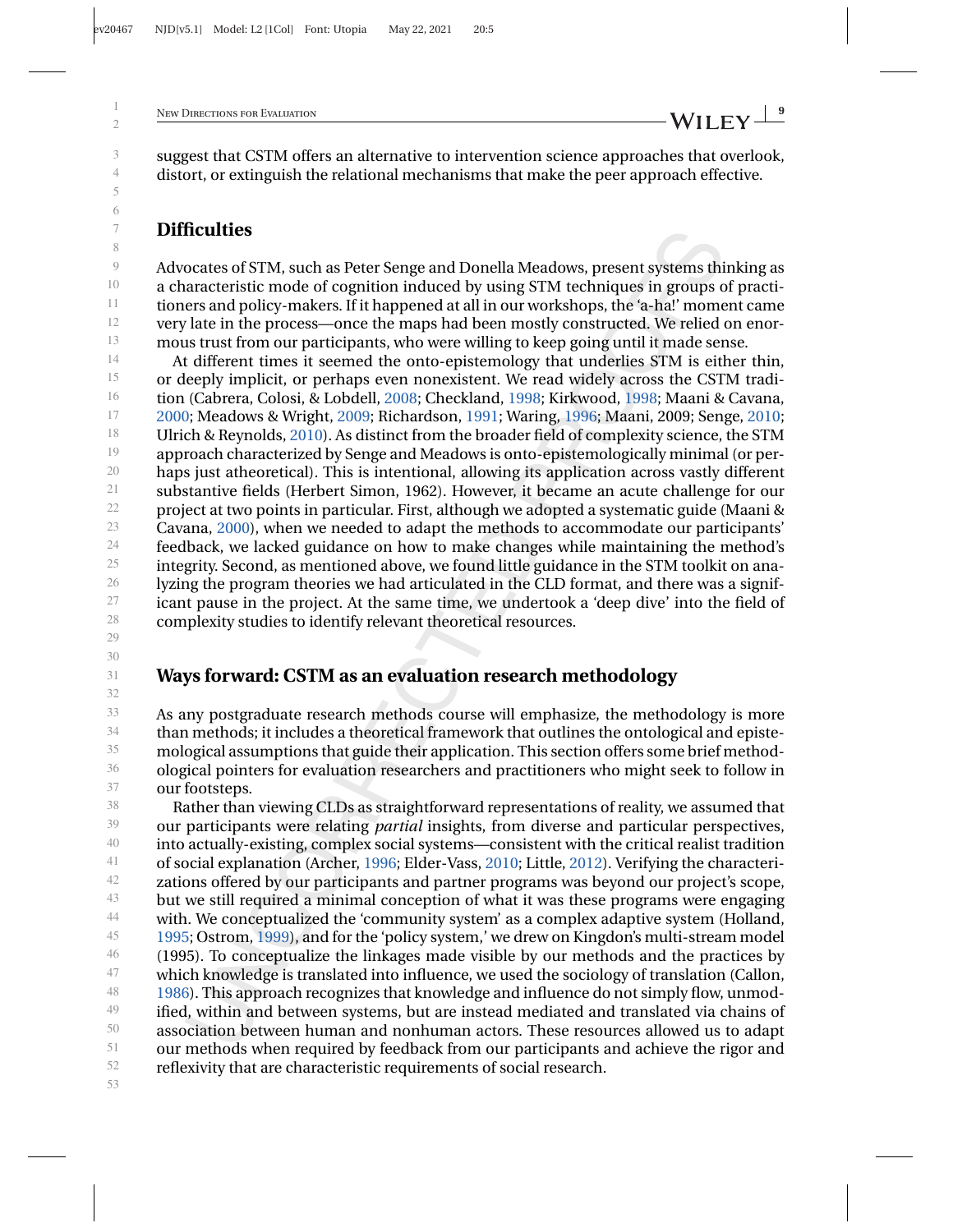7

23 24

35

### <span id="page-9-0"></span>**CONCLUSION**

5 6 8 9 10 11 12 13 14 15 In the W3 project, we piloted methods from STM and drew on social theory and scientific studies of complexity to help us adapt the methods and analyze their outputs for the purposes of theory-building. Although not without its challenges, this allowed us to articulate explicitly how staff and stakeholders in peer-based and community-led programs tacitly understand how this class of interventions works. This offers an innovative solution to a long-standing problem in implementation studies: evaluating contextual interventions that are enmeshed and embedded in the social systems they are seeking to influence and even transform. Our findings are program theories that can inform the theory-based evaluation. They highlight the value of experience practice in context. Similarly, they may suggest mechanisms for studies using realist evaluation and synthesis (Pawson & Tilley, [1997;](#page-10-0) Pawson, Greenhalgh, Harvey, & Walshe, [2004\)](#page-10-0).

16 17 18 19 20 21 22 Our findings emphasize the social processes through which tenuous, partial, and emergent insights, acquired through experienced practice in context, are made to matter in public health policy-making and community-based health promotion. These insights are only possible through the patient and generous participation of the staff and stakeholders of our partner programs, who stayed the course even as we fumbled through our first experiences of CSTM in practice. If our findings demonstrate one thing, we hope they highlight the quiet brilliance of practitioners and the value of research-practice-policy partnerships.

#### **REFERENCES**

25 Archer, M. S. (1996). *Culture and agency: The place of culture in social theory*. Cambridge University Press.

- 26 Argyris, C. (1991). Teaching smart people how to learn. *Harvard Business Review*, *69*, 99–109.
- 27 28 Britz, G. C., Emerling, D. W., Hare, L. B., Hoerl, R. W., Division, A. S., for, Q. A. S., … Shade, J. E. (1999). *Improving performance through statistical thinking*. ASQ Quality Press.
- 29 Brown, G., Johnston, K., Ellard, J., & Carman, M. (2013). Evidence synthesis and application for policy and practice project: Full report. Australian Research Centre in Sex, Health and Society, La Trobe University
- 30 31 32 33 Brown, G., Reeders, D., Cogle, A., Madden, A., Kim, J., & O'Donnell, D. (2018). A Systems thinking approach to understanding and demonstrating the role of peer-led programs and leadership in the response to HIV and hepatitis C: Findings from the W3 project. *Frontiers in Public Health*, *6*, 231. [https://doi.org/10.3389/fpubh.](https://doi.org/10.3389/fpubh.2018.00231) [2018.00231](https://doi.org/10.3389/fpubh.2018.00231)
- 34 Byrne, D. S. (1998). *Complexity theory and the social sciences: An introduction*. London ; New York: Routledge.
	- Cabrera, D., Colosi, L., & Lobdell, C. (2008). Systems thinking. *Evaluation and Program Planning*, *31*, 299–310. <https://doi.org/10.1016/j.evalprogplan.2007.12.001>
- 36 37 Callon, M. (1986). Some elements of a sociology of translation: Domestication of the scallops and the fishermen of St. Brieuc Bay. *Power, action, and belief: A new sociology of knowledge*, *32*, 196–223.
- 38 de Carvalho, J. (2013). *Program logic for the twenty first century: A definitive guide*. Xlibris Corporation.
- 39 Chambers, D. A., & Norton, W. E. (2016). The adaptome: Advancing the science of intervention adaptation. *American Journal of Preventive Medicine*, *51*(4 Suppl 2), S124–S131. doi: [10.1016/j.amepre.2016.05.011](https://doi.org/10.1016/j.amepre.2016.05.011)
- 40 Checkland, P. B. (1998). *Systems thinking, systems practice*. Wiley.
- 41 42 Chen, H. (2005). *Practical program evaluation: Assessing and improving planning, implementation, and effectiveness*. Thousand Oaks, Calif: SAGE.
- 43 44 CHF, (2018). Consumer representation—the big picture. Consumers Health Forum of Australia. [https://chf.org.](https://chf.org.au/guidelines-consumer-representatives/consumer-representation-big-picture) [au/guidelines-consumer-representatives/consumer-representation-big-picture](https://chf.org.au/guidelines-consumer-representatives/consumer-representation-big-picture)
- 45 Cleland, D. (2017). A playful shift: Field-based experimental games offer insight into capacity reduction in smallscale fisheries. *Ocean & Coastal Management*, *144*, 129–137. <https://doi.org/10.1016/j.ocecoaman.2017.05.001>
- 46 47 48 Craig, P., Dieppe, P., Macintyre, S., Michie, S., Nazareth, I., & Petticrew, M. (2008). Developing and evaluating complex interventions: The new Medical Research Council guidance. *BMJ*, *337*, a1655. [https://doi.org/10.1136/](https://doi.org/10.1136/bmj.a1655) [bmj.a1655](https://doi.org/10.1136/bmj.a1655)
- 49 Elder-Vass, D. (2010). *The causal power of social structures: Emergence, structure and agency*. Cambridge; New York: Cambridge University Press.
- 50 51 Flyvbjerg, B. (2001). *Making social science matter: Why social inquiry fails and how it can succeed again*. Cambridge University Press.
- 52 53 Green, S., & Higgins, J. P. T. (2008). Reviews in public health and health promotion. In *Cochrane handbook for systematic reviews of interventions*. Chichester: Wiley.